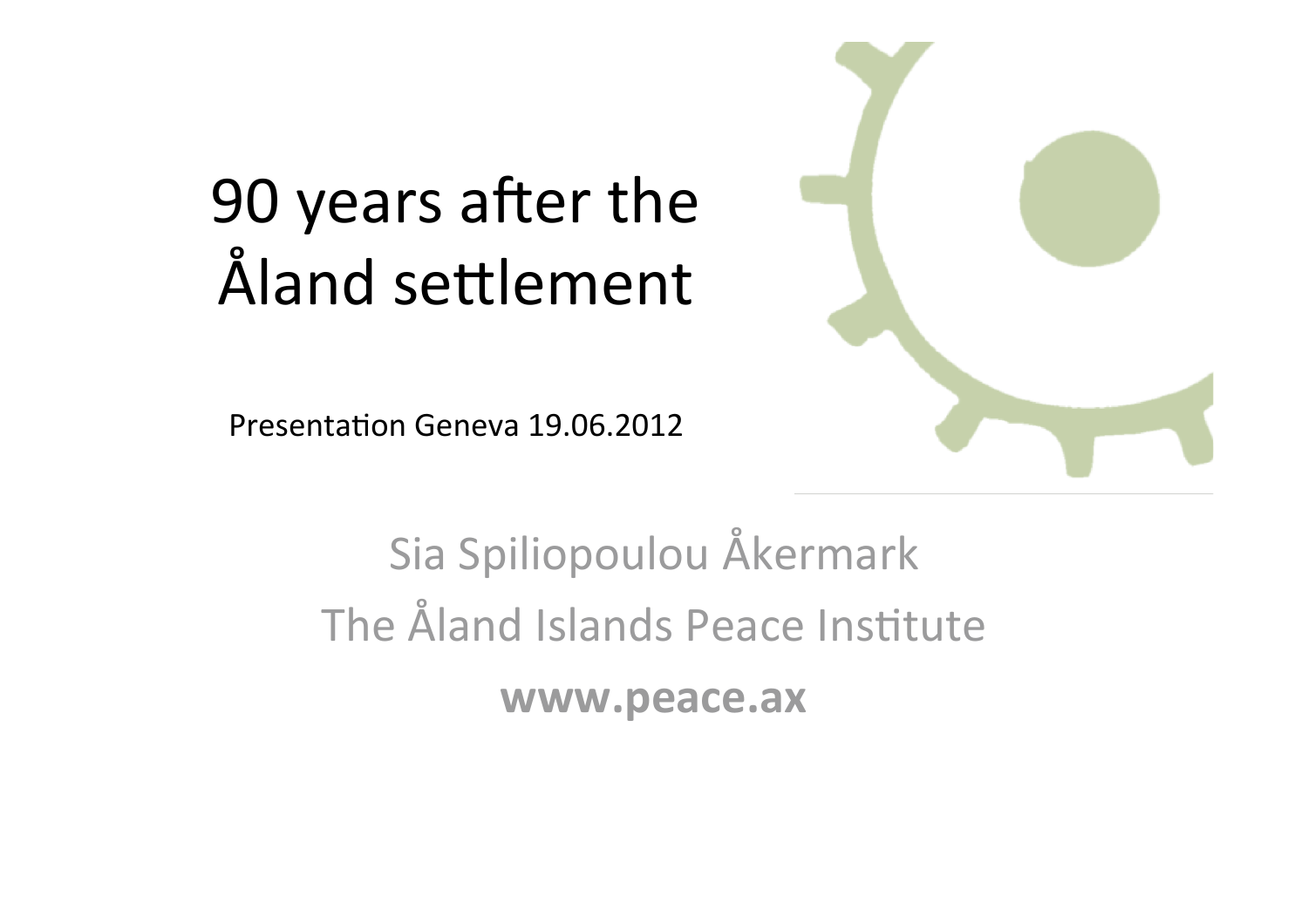#### **Recent
research
and** publication (2011)

•The
Åland
Example: components, continuity and change

• The use (or not) of the
Åland
Example
by diplomats
and
experts in
conflict management

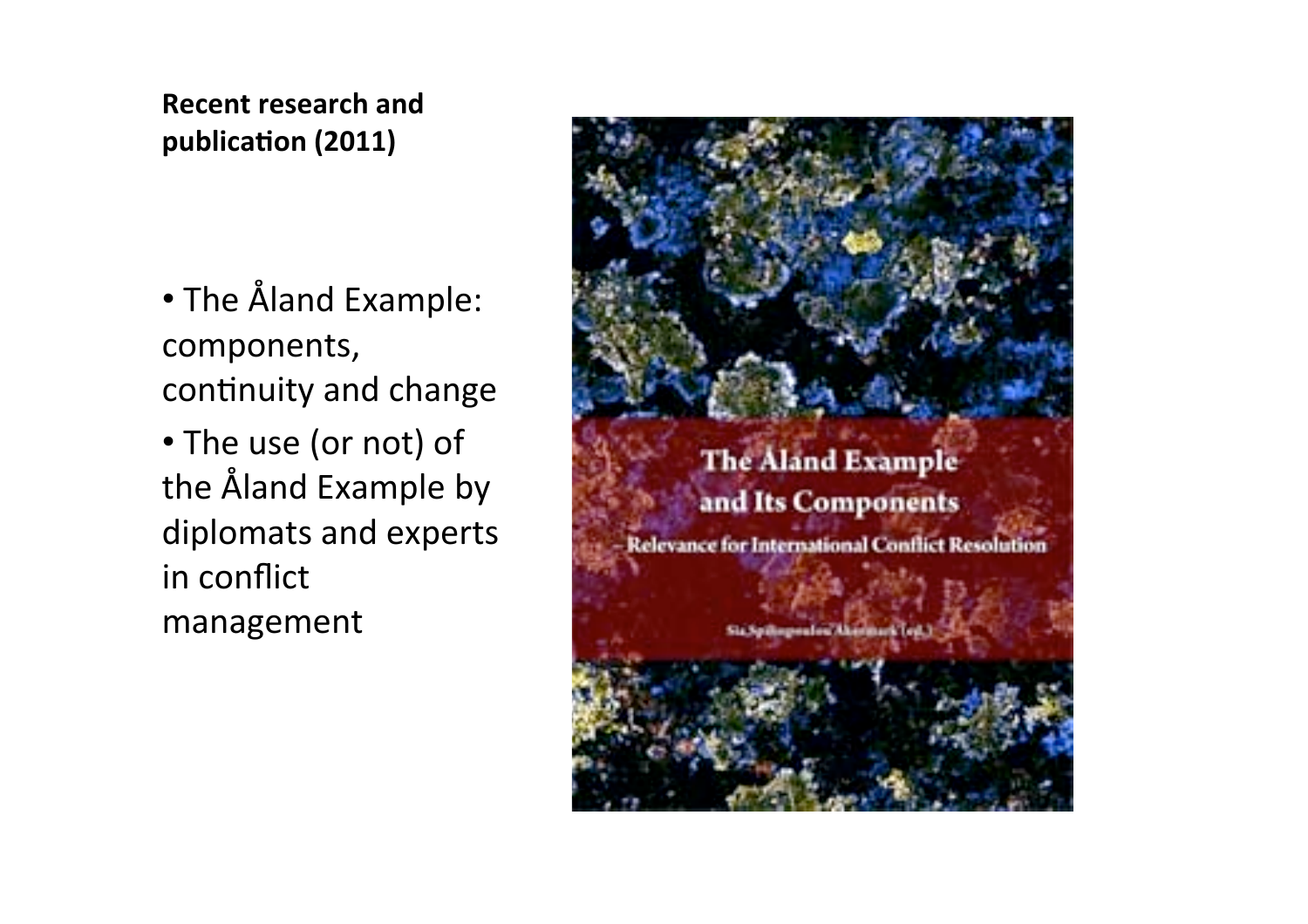# **Learning processes re.
Åland**

#### **Principles**

- ‐ It
has
taken
150+
years
for
the
system
to
mature
and of course it is still open to failure
- The double tongues of statehood are not equipped to meet complex multi-level decision-making
- International society as supporter and guarantor of domestically developed proposals rather than as 'creator' of solutions?
- Minorities need to be accommodated
- ‐ Kinstates
to
keep
a
low
profile
- ‐ It
takes
two
to
tango
(and
good
music
around)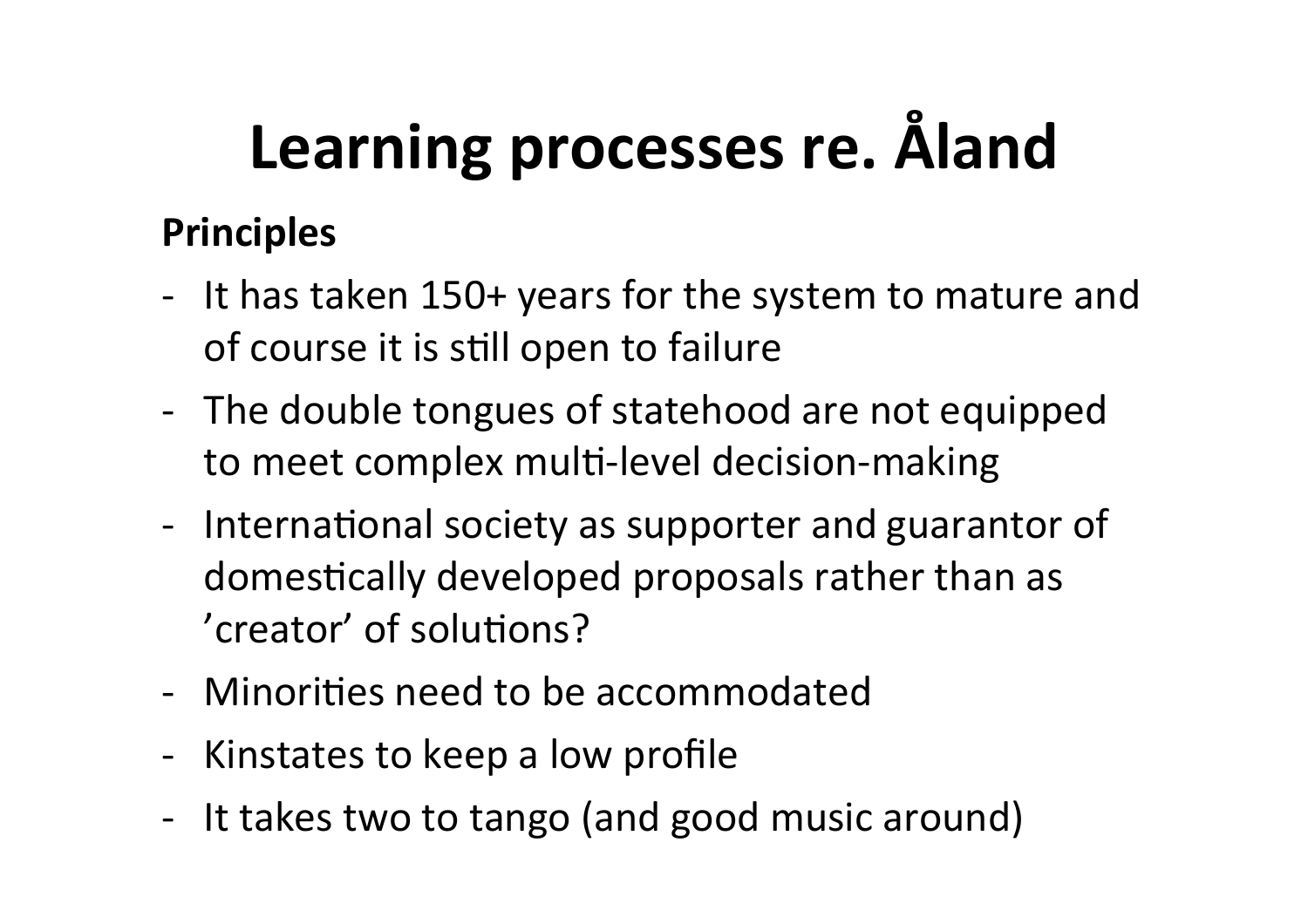### **Institutional design**

1. Issues of security: demilitarisation

2.
Issues
of
power
sharing:
autonomy

3. Issues of identity and culture protection and
support:
language
guarantees

#### Plus:

‐
Issues
of
economy
addressed
early
on, allowing
for
the
viability
of
the
system (even at a time when Finland was not rich)

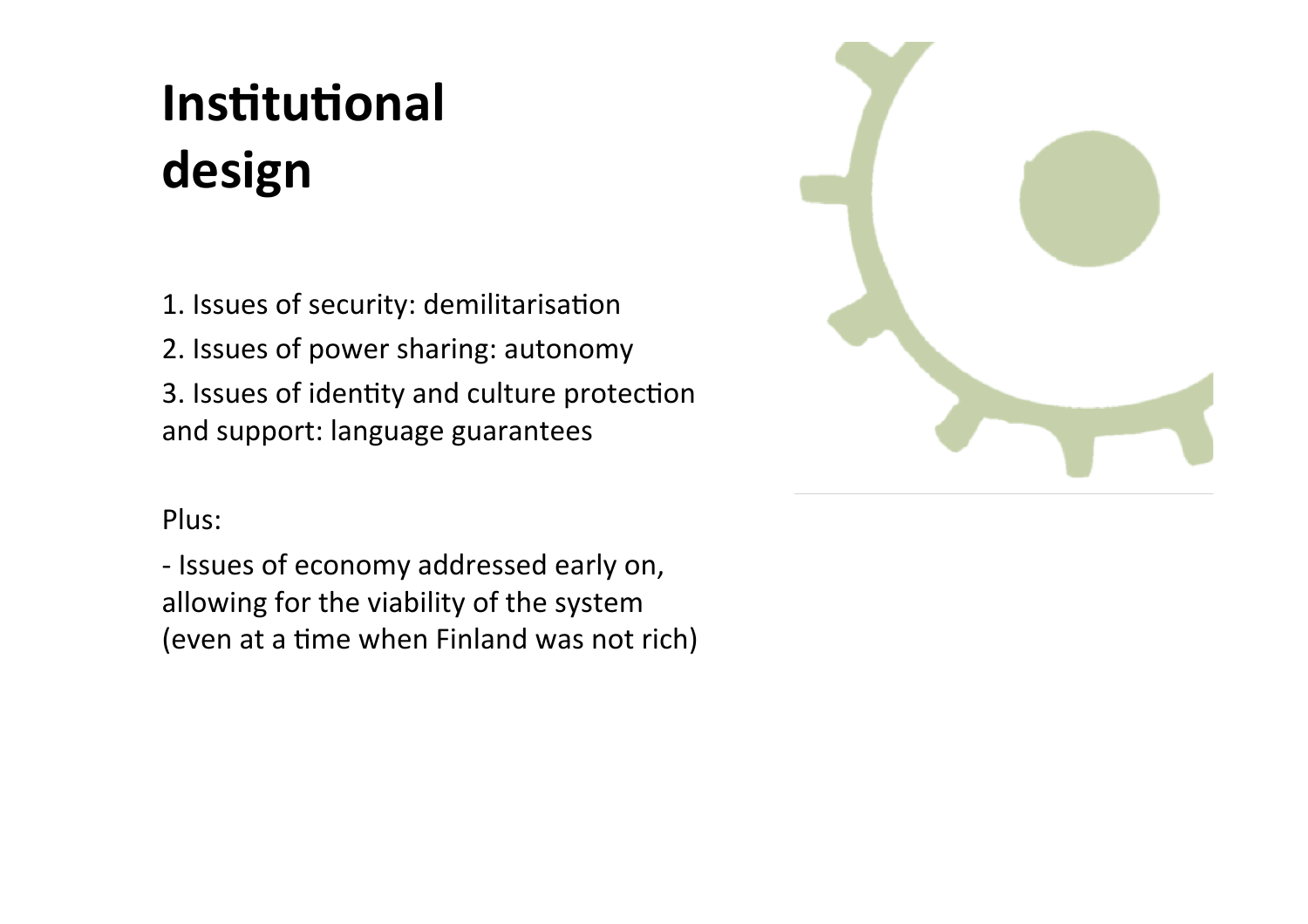## The
Three
Components
of the
Åland
Example

### **I. Demilitarisation and Neutralisation**

1856
–
1921
–
1940
–
1947
–
1994

- The security issue addressed early
- The international career of Åland takes off
- Police is exclusive competence of Åland (but...)
- Border and coast guard is exclusive competence if Finland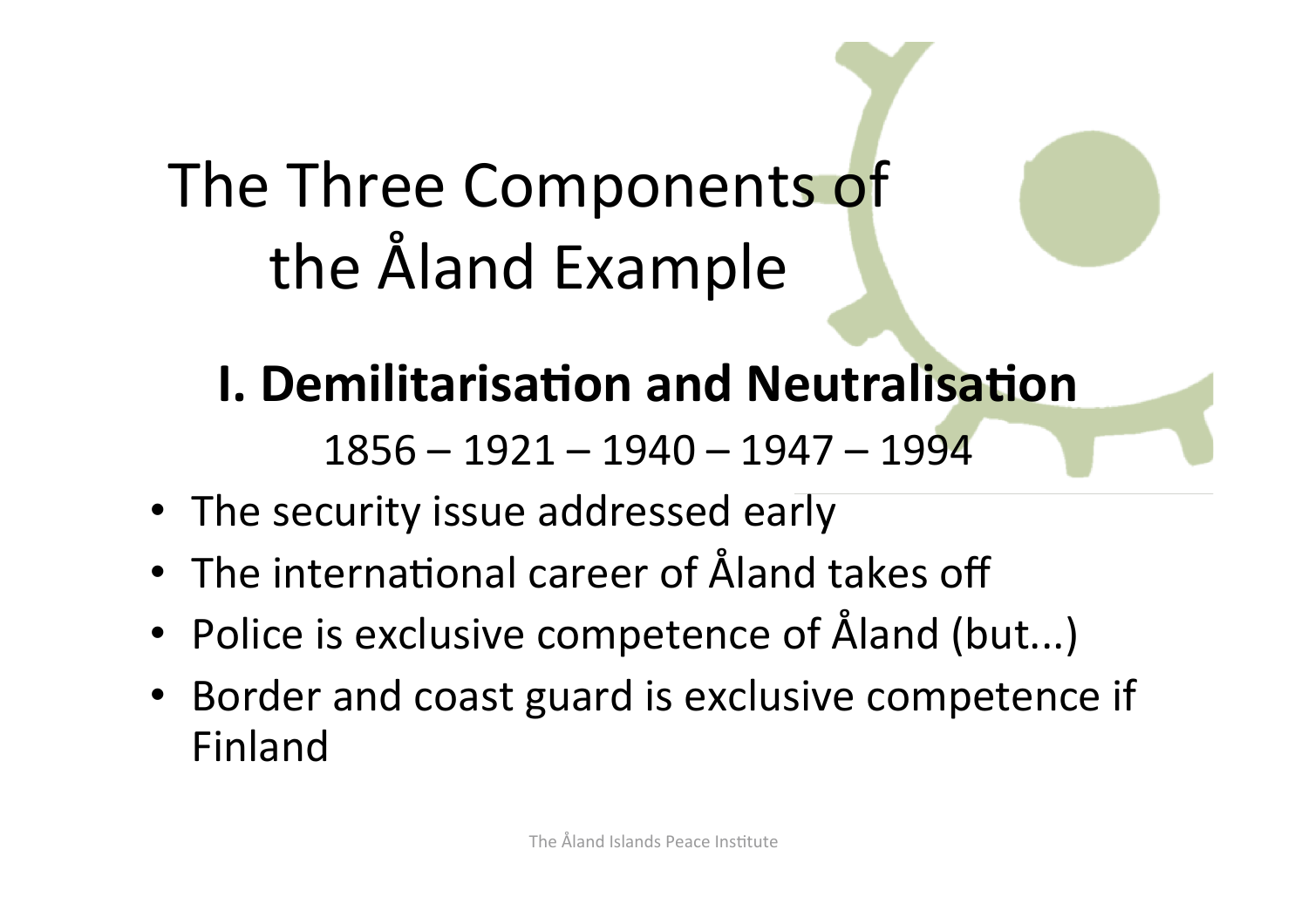## **II.
The
Åland
Autonomy**

- The status issue and political power sharing issue managed
- $1921 1922 1951 1991 2004 ?$
- List of exclusive competences in Law on Autonomy
- Multiple entrechment: constitutionally and internationally
- Governor enjoys the trust of both sides and is appointed in cooperation between Åland and Finland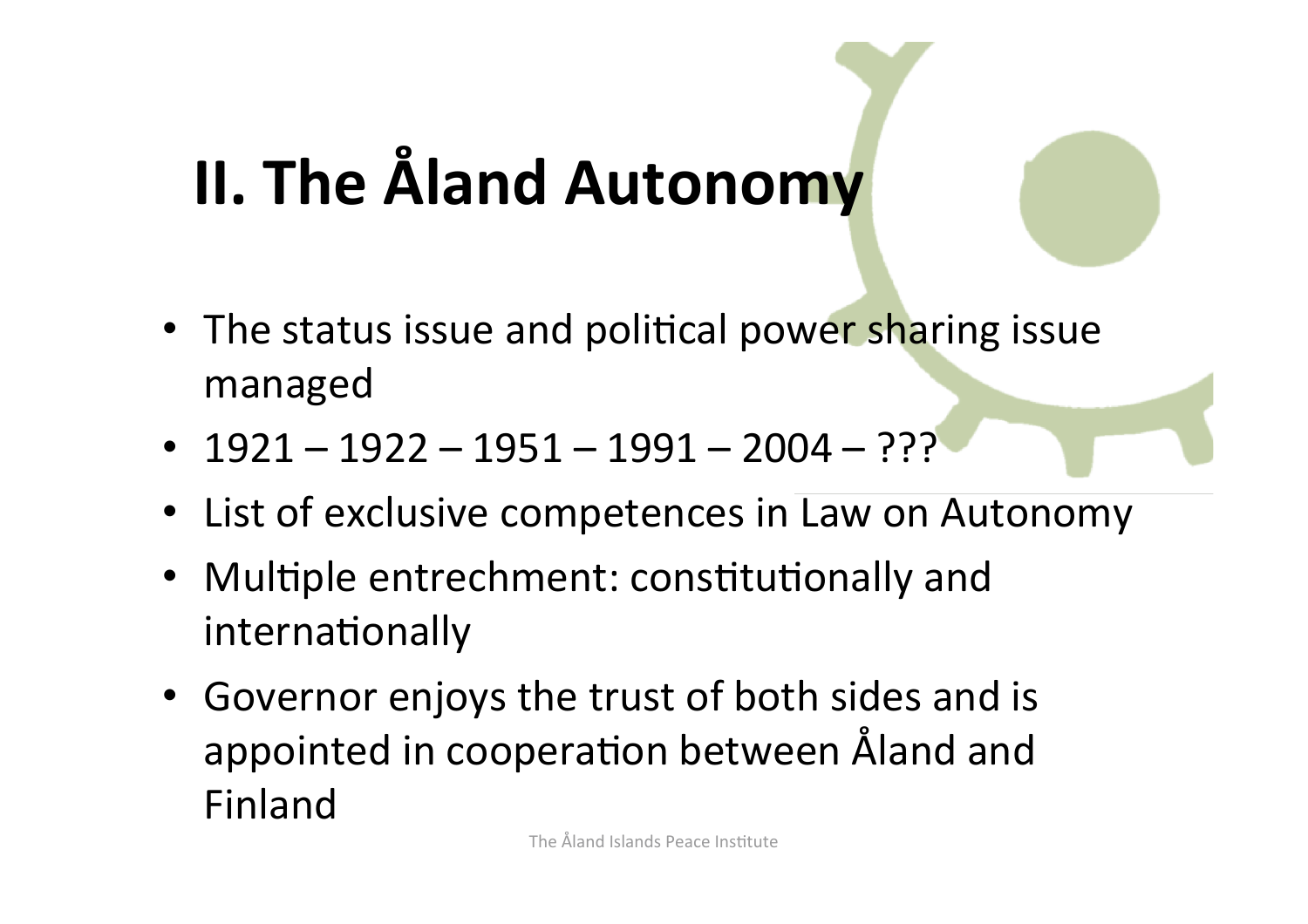## **III.
Language
and
Culture Protection Regime**

- The identity issue managed
- $-1921 1922 1951 2004$
- Swedish as the official language and as language of education
- As language of communication with public authorities on
mainland
Finland
- Right
to
domicile
- Right to establish business
- Presupposes the bilingual state of Finland